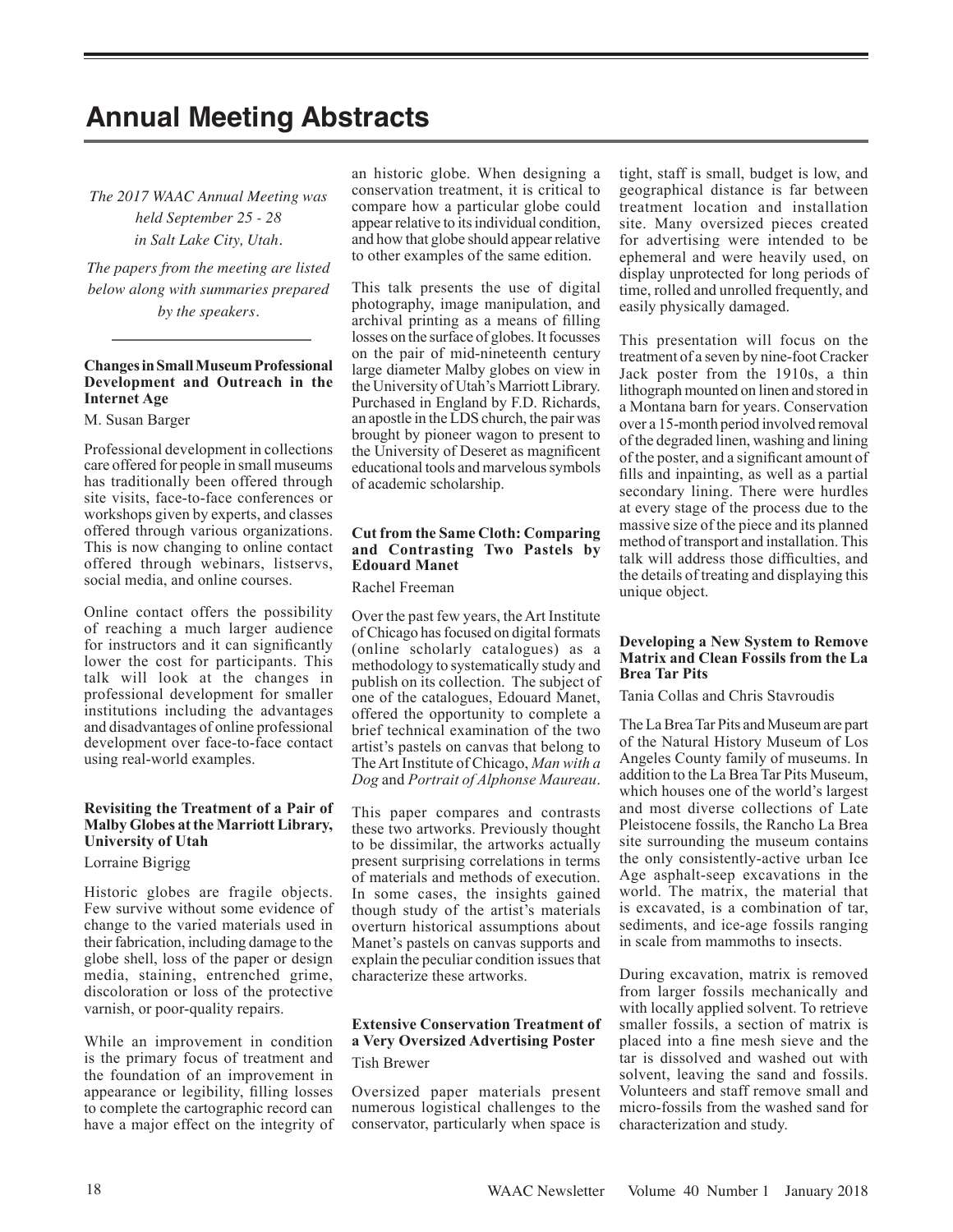Recently, we decided to re-evaluate our fossil cleaning methods and develop a greener, safer system that would help protect the health and safety of Tar Pits fossil preparators while aligning with the museum's focus on sustainability. We are working in collaboration with Barbara and Edward Kanegsberg\*, editors of the book *Handbook for Critical Cleaning*, to formulate a better strategy for both cleaning larger fossils and for separating the sediment and fossils from the matrix. Our goal is to replace the current cleaning protocol with a new, environmentallyfriendlier and healthier system that will generate much less waste, allow for solvent re-use, and potentially speed the cleaning process.

\*In the critical cleaning community, they are known as "the Cleaning Lady and the Rocket Scientist."

#### **The Conservation-Restoration of Two Human Hair Wigs**

Kimberleigh Collins-Peynau

Through a case study format, this paper presents the examination, technical fabrication, and conservation of two human hair wigs belonging to a late 17th-century Holy Child from Spain/ Naples (?) and an 18th-century Holy Child from Spain, elements frequently used on Baroque devotional sculptures found in Spain and Italy.

One wig, which sits atop a Holy Child's head held in place by a nail, consists of an iron wire structure on which curled human hair is attached and secured by cotton thread. The other wig consists of a fabric base on which hair is attached by cotton thread. These objects, belonging to the Jacquinot Collection of the Musée d'Art and d'Histoire de Chaumont, were found in an alarming state of conservation. The structure was unstable (breaking hair possibly due in part to the presence of an unknown substance, insect infestation, and rigidity of materials) and the surface was very dirty (dust, insect carcasses, and grime).

Because of the close contact with iron and cotton, the treatment of the hair had to be approached with particular caution in order to avoid introducing water

onto the surface of the iron and cotton. Restoring shape to the curled hairs also proved to be a delicate process. In order to better understand and conserve these objects, further research on fabrication techniques, regional styles, and conservation treatment of human hair would be very beneficial to conservators.

#### **Reinventing a Museum: Celebrating Collections Engagement**

Gretchen G. Dietrich

Closed for nineteen months, the Utah Museum of Fine Arts paused to replace the building's vapor barrier to preserve the building's structural integrity and to better maintain environmental controls for the collections. Additionally, HVAC systems were updated, building monitoring systems were improved, and heat trace was added to the windows to mitigate condensation. Consulting first with Michael Henry and Wendy Jessup to inform the University's process around the specific needs of the collections, the University ultimately contracted with Simpson Gumpertz & Heger to design the project.

While closed, the Museum staff worked diligently to ensure the protection of the collections and set about to reinstall and rethink just about everything. The UMFA reopened in August 2017 with new installations and an improved visitor experience, but also with an increased ability to maintain industry-standard environmental controls without further damage to the Museum's beautiful building.

#### **Old School Meets New School: Fundamentals of a Successful Training Partnership**

Debra Evans and Anisha Gupta

For over forty years, the paper conservation lab at the Legion of Honor has provided training opportunities for an international group of over sixty conservators. At the same time, these interns and fellows have brought upto-date conservation information to the resident Legion conservators. This philosophy of mutual education is at the

core of the program's success, as is the idea that success will be greater if there are high expectations from students and mentors.

Important tenets of our program include: Concentrated treatment experience. An internship is the ideal time for focused expansion of treatment skills.

Works conserved should be important. Confidence soars when interns are trusted to work on important objects rather than ones of lesser value in study collections. Connections with staff members. Interns are included in meetings and interactions with curators, registrars, technicians, development staff, etc.

Outreach. Interns are expected to represent conservation in museum forums including tours, lectures, blogs, and social media.

Professional publication and presentation. Interns are encouraged to present at conservation conferences.

Lab legacy. Every intern is required to make a lab improvement that is useful for future lab denizens. This legacy is a way to honor our alumni.

Conservation should be fun. We're not in this for the money.

The two authors represent a training span of close to forty years and will describe the synergy that takes place when old school combines with new school, when new capabilities in analytical, digital, and preventive methodologies merge with long established treatment and connoisseurship skills.

### **Designing a Museum in an Active Seismic Zone**

Sarah B. George

Salt Lake City is one of the most seismically hazardous urban areas in the interior of the United States because of its location along the Wasatch Fault, at the eastern edge of the highly faulted Basin and Range province. Living in an active fault zone requires significant thought about how to protect people and objects when designing a new structure.

The Natural History Museum of Utah's new home, the Rio Tinto Center, was designed to fit into the hillside above the city, using a variety of engineering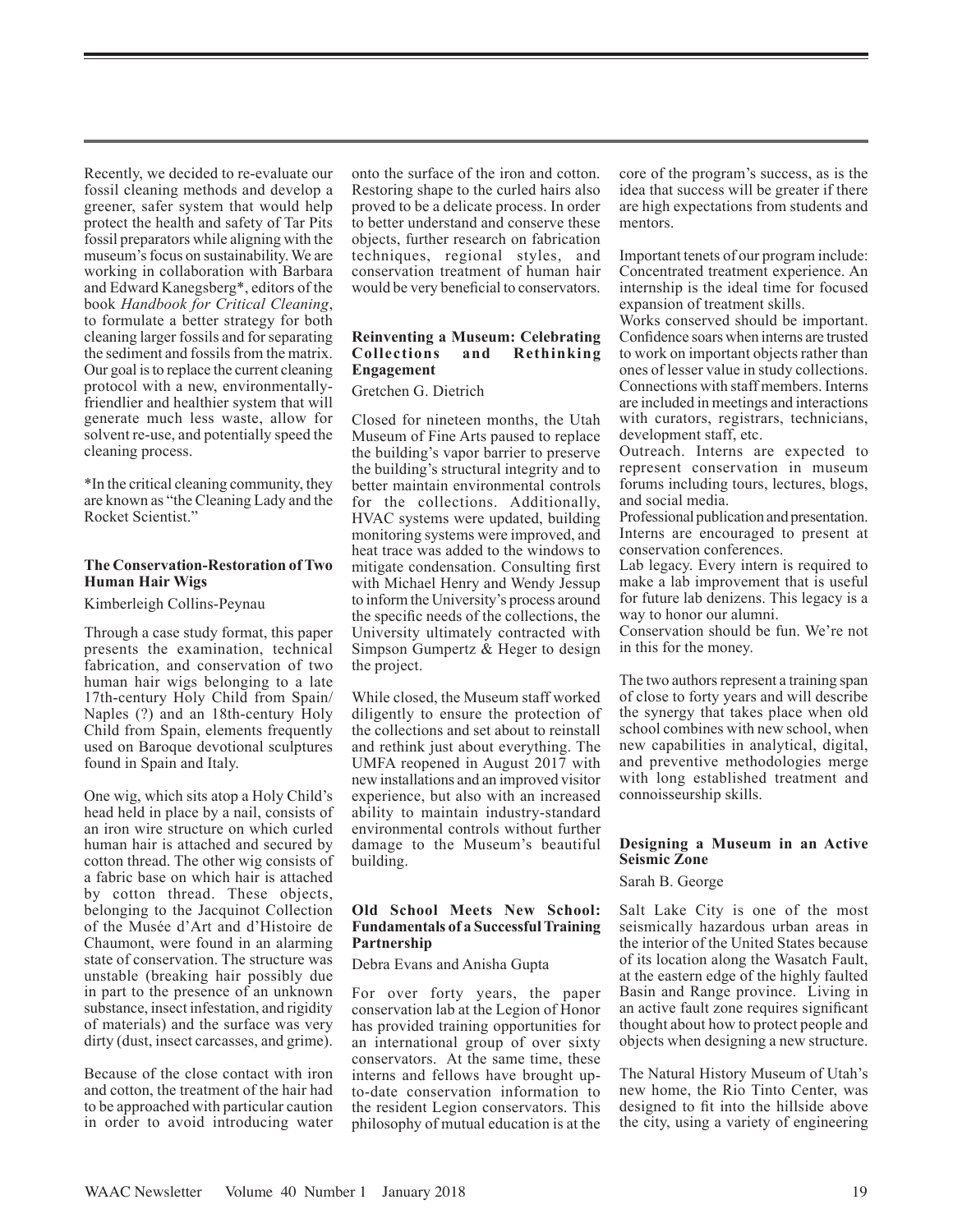### **Annual Meeting Abstracts, continued**

solutions such as soldier piles and shear walls to minimize the potential for collapse in a magnitude 7 or greater earthquake. The architects also used the concept of seismic faulting as inspiration for the form and façade of this beautiful, award-winning building.

#### **Looking Good at 150: The Treatment of the Alaska Treaty of Cession Documents for the Alaska Sesquicentennial**

Seth Irwin

In the fall of 2017, to commemorate the 150<sup>th</sup> anniversary of the purchase of the Alaska territory from Russia, the Alaska State Museum will be putting on an exhibit of the documents that were integral of the purchase of the territory in 1867. This exhibit is the product of a joint effort between the Alaska State Museum, the Alaska State Archive, and the Alaska Historical Library. At the beginning of 2017, the Alaska State Museum brought up paper conservator Seth Irwin to the brand-new paper lab at the new Alaska State Museum, to 'break in' the brand-new paper lab and treat the documents. This talk will discuss the background of the exhibit, what was involved in bring the new paper lab to up and running status, and the treatment of the documents for the exhibit.

#### **Psychedelic Solutions: Unconventional Exhibition Displays for Rock Posters and 2D Materials from** *The Summer of Love*

Anisha Gupta and Victoria Binder

As museums shift to displaying works on paper in unconventional formats and on a larger scale, conservators are forced to create innovative and possibly untested solutions. This talk will discuss the mounting and installation of over 200 psychedelic rock posters for the exhibition *The Summer of Love Experience* at the de Young Museum. Since the curator and exhibition designer wanted to display the posters unframed, the paper conservation lab strived to come up with a solution that was safe for the objects but also feasible within the time frame and budget. We tested a variety of mounting methods and materials for different concepts, all of which will be outlined.

This exhibition also included the mounting and installation of a 21' x 10' billboard that consisted of fourteen individual screenprints. The goal of this project was to create a safe installation and display method for the billboard. This included treatment to stabilize the artwork and preparation to mount the billboard with hinges and magnets, working closely with the carpenters and mountmaker.

Other challenges in this exhibition included determining how to display posters under flashing lights to simulate animation and creating a case that incorporated different material types such as thick illustration boards, printing plates, and acetate sheets and films.

#### **Coming in from the Cold: Considerations for Equipment Selection, Operation, and the Development of Cleaning Parameters for Dry-Ice Blasting**

William Hoffman

In the spring of 2013, conservators within The Batten Conservation Complex (BCC) at The Mariners' Museum and Park (TMMP) in Newport News, Virginia began looking into the application of dryice cleaning for the removal of corrosion on wrought iron artifacts recovered from the wreck site of the Civil War Ironclad USS Monitor.

Although the technology had been used in industry for several decades and had started to be researched within the conservation field, detailed information was limited on the types of dry-ice blasting equipment available as well as the operating requirements and limitations of the machinery. Furthermore, research on blasting technique and a developed procedure to identify safe cleaning parameters was also unavailable.

Therefore, conservators at the BCC experimented with several blasting units and compressor systems along with investigating different blasting nozzles and various forms of carbon dioxide  $(CO_2)$  media. The results of this experimentation enabled the conservation staff to gain a better understating of the dry-ice blasting process and design a blasting system adequate for its needs.

Once the blasting equipment was identified, a sample testing procedure was developed to determine safe clean parameters using a custom-made testing apparatus coupled with before and after cleaning photographs of sample material using a HYROX microscope.

Successful cleaning test results for corrosion removal on wrought iron led TMMP to seek grant funding to purchase a blasting system. Since April of 2016, dry-ice blasting has been regularly employed within the BCC with additional research being conducted to develop effective cleaning parameters for cast iron and copper alloys.

This presentation will provide an overview of the dry-ice blasting process and give insight into some of the considerations that need to be made when selecting and operating dry-ice blasting equipment. Additionally, a description of the method developed to identify safe cleaning parameters will also be given.

#### **The Growth and Future of Conservation at the University of Washington Libraries**

Justin P. Johnson

In 2012, the University of Washington Libraries in Seattle, WA began a project to grow and expand existing conservation capacities beyond the tiny basement facility that had existed for over 40 years, and have during those five years undergone a period of rapid growth and change. Sparked by an Andrew W. Mellon Foundation award to establish a Senior Conservator position, the UW Libraries completed a new 4,000 square foot hybrid conservation facility in April 2016, expanded our educational outreach with the addition of two internships, and successfully raised funds to endow a Senior Conservator position.

In 2017, we received a new Mellon award to support deeper collaborations and shared conservation services between the University of Washington Libraries and the UW campus art museum, the Henry Art Gallery. Since then we have hired a jointly appointed Photograph and Paper Conservator to conserve collections at both the Henry and the Libraries. This presentation will share what we learned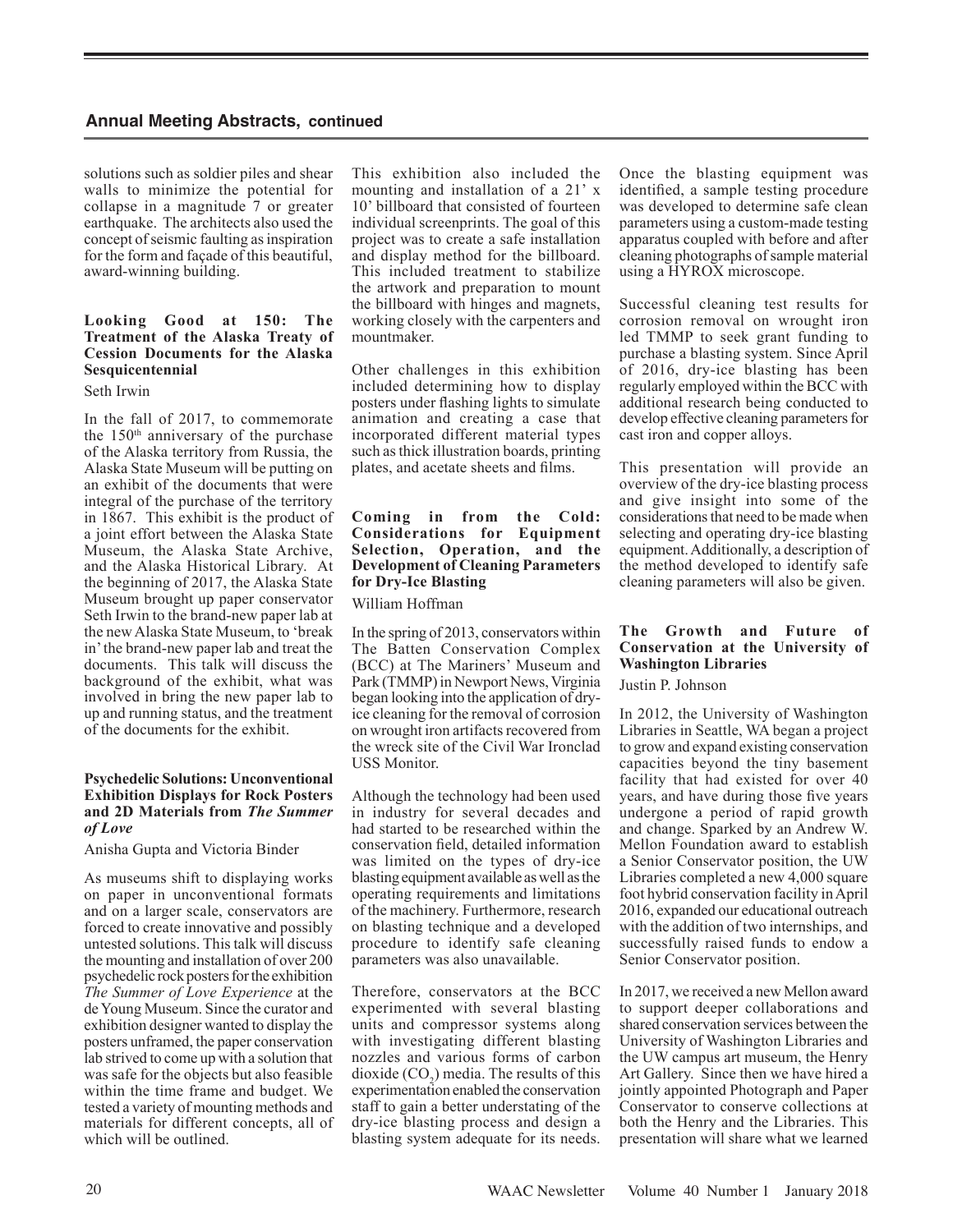# **Annual Meeting Abstracts, continued**

throughout this process (from lab design to fundraising) and describe some of the challenges and successes we encountered along the way.

#### **Characterization of the Aniline Dyes in the Colored Papers of José Posada's Prints Using Time-of-Flight Secondary Ion Mass Spectrometry to aid in Developing a Treatment Protocol for the Removal of Pressure-sensitive Tapes**

Stacey M. Kelly, Jodie Utter, Amy V. Walker PhD, Ashley A. Ellsworth PhD, and Jenny K. Hedlund

Jose Guadalupe Posada (1852-1913) was a prolific and influential Mexican printmaker; he produced thousands of images printed on a variety of poorquality papers, often colored with vibrant but fugitive aniline dyes. The Amon Carter Museum of American Art has a large collection of approximately 400 prints attributed to Posada, many of which retain their bright color. A number of these are unstable due to oxidized pressure-sensitive tape residue, penetrating and weakening the shortfibered paper. In addition, aniline dyes are sensitive to solvents, complicating treatment.

Because aniline dyes have varying sensitivities to different solvents it is necessary to characterize them before an appropriate treatment protocol can be developed. A previous study of Posada's prints identified several aniline dyes using Fourier Transform (FT)-Raman spectroscopy. Of these, the yellow dyes could not be fully characterized. In this study, time-of-flight secondary ion mass spectrometry (TOF SIMS) was used to discern the dyes present in the colored papers with particular focus on the yellow dyes.

TOF SIMS is a valuable analytical technique for the identification of organic and inorganic components. Its high sensitivity and small sample size requirements make it potentially useful for the analysis of dyes and works on paper. For this study, a selection of Posada's prints in various colors from the Amon Carter's collection were examined using TOF SIMS, producing significant data for all the dyes analyzed.

As part of developing a treatment protocol for the Posada prints, an experiment was set up using artificially aged paper and tapes to simulate the removal of oxidized tape from fragile dyed papers. A variety of methods were employed. Samples were created by applying Scotch Magic<sup>TM</sup> tape (acetate backing; acrylic adhesive), 3M 2214 paper tape (crepe paper backing; rubber adhesive), gummed brown paper tape (kraft paper backing; starch adhesive), and Slime rubber cement to several c.1900s dyed and undyed broadsides, mimicking the Posada prints.

–The samples were then 'treated' with solvent and suction, rigid Gellan gum with solvent, and solvent through Goretex sandwich. The samples were imaged using visible light and Ultra-Violet (UV) light before and after treatment, along with spectrophotometer readings to monitor and record any changes in the samples.

Because aniline dyes are prevalent in many turn of the century objects, as are oxidized tapes, developing an effective treatment protocol has tremendous potential benefit.

#### **Special Collections Exhibits and Opportunities for a Book Conservator** Bill Minter

As conservators, we are called upon to treat items for exhibitions. In some cases, we are the exhibits preparator and we might also be involved with the exhibit design. Fortunately, colleagues in The Eberly Family Special Collections Library at The Pennsylvania State University Libraries (aka Penn State University) have asked for assistance with their recent exhibits. These were great opportunities to expand our use of various materials for exhibit preparation and to also explore collaborations with other university departments.

Perhaps the most interesting project was the preparation of an exhibit of 17<sup>th-</sup> thru  $19<sup>th</sup>$ -century toys. One  $19<sup>th</sup>$ -century book, *Stuwwelpeter*, also known as *Shockheaded Peter* was to be displayed. While static images from the book could have been displayed, the exhibit visitor would miss the impact of pulling on the tab to experience the resulting image movement in these unique early books. We therefore turned to the University's Center for Quantitative Imaging where a page was examined with x-rays.

The resulting images allowed us to determine the inner workings and the linkages that were used. An oversized digital facsimile was produced and this added to the interest and experience for the visitors. Other unique opportunities for collaboration between conservation and exhibits will be shared, such as the digital facsimiles of World War I glass stereo slides and another on "Flying Folios," as well as others.

#### **Kintsugi-repaired Ceramics in a New England House Museum? Analysis and Western-style Simulation**

Colleen O'Shea

A cabinet at the Sleeper-McCann House, a Historic New England property in Gloucester, MA, contained five vessels apparently repaired using the Japanese kintsugi method. Kintsugi is a skilled and valued art of mending ceramics using Asian lacquer and sprinkling the joins with precious metals. The repairs are intentionally visible due to the line of gold or silver along the cracks or flaws in the object. The use of precious metals in repairs is meant to convey that the repaired object has its own beauty. A ceramic may be damaged, but mending it gives it new life, and beauty can still be found in imperfection.

When this technique is used, it imparts additional value to the object, in terms of both aesthetics and history. Two Western museums have recently mounted exhibitions on the topic of kintsugi repairs.<sup>1</sup> Performing a kintsugi repair requires extensive training in the art of lacquer; the process of making the repair is exacting, time-consuming, and difficult.

It is possible to imitate kintsugi with modern materials by using metallic paint, bronze powders, or mica powders in a synthetic binder, which could be achieved by someone without knowledge of lacquer art. A forger could take an old vessel, perhaps already broken, and repair it with synthetic materials that have the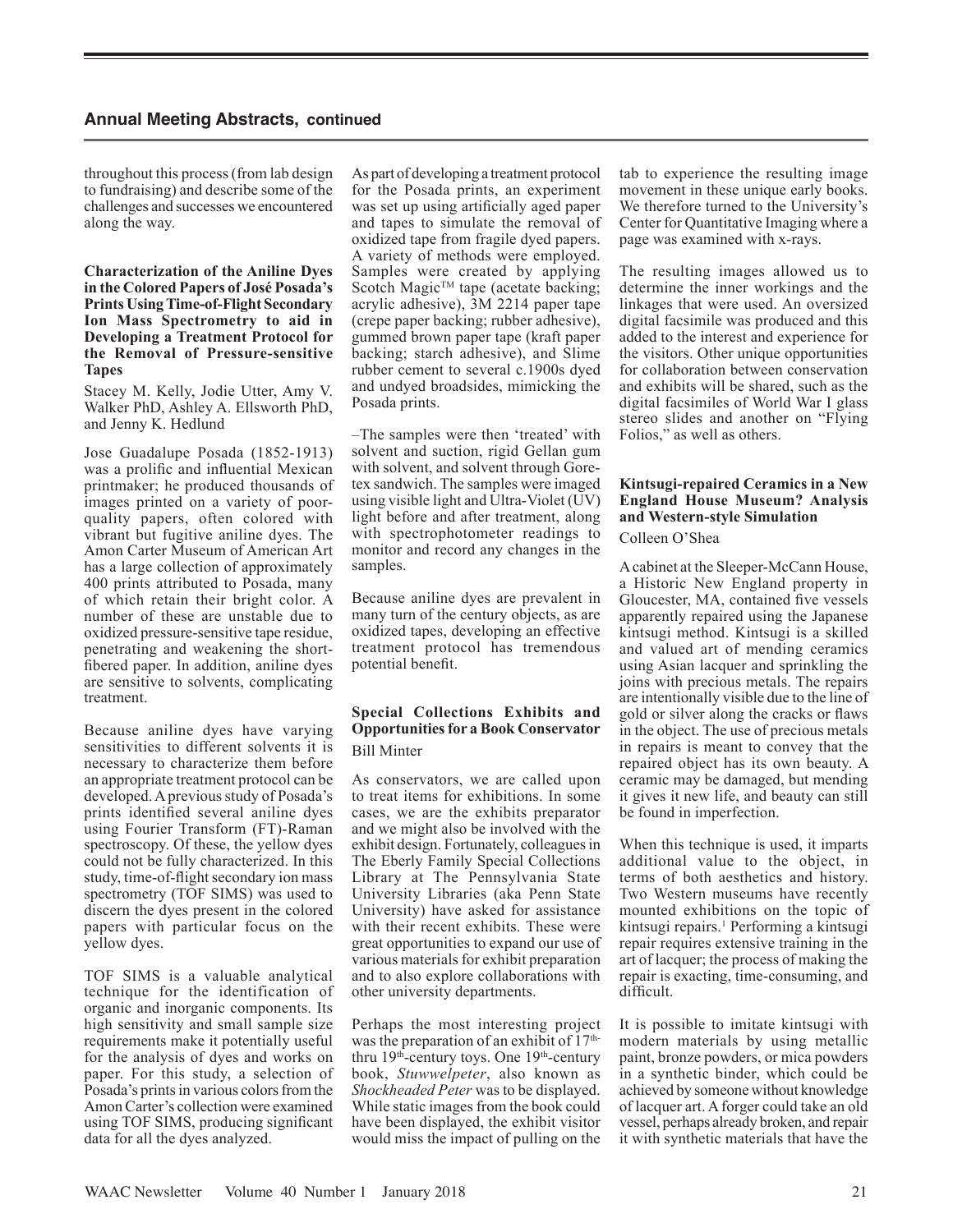appearance of kintsugi. The high prestige of kintsugi means that there might be a financial incentive to fake the method.

Other imitations may be done with lessnefarious purposes in mind: it is possible to buy a repair kit called "New Kintsugi Kit" that aims to "combine this lovely old technique with new technology," so that the modern DIY-er can repair her broken ceramics.2

Because so little was known about the history of these objects, the five ceramics from the Sleeper-McCann House were investigated to better understand their composition, with the ultimate goal being the assessment of whether or not they have true kintsugi repairs. They were examined under ultraviolet radiation as a preliminary step in order to detect differences in materials.

Following this, conservation scientists Drs. Rebecca Ploeger and Aaron Shugar of SUNY Buffalo State analyzed the objects with x-ray fluorescence spectroscopy and Fourier-transform infrared spectroscopy. Finally, samples from break areas on two of the objects were removed and then mounted into cross sections in order to help discern the layering structure of the repairs. In all five cases, the repairs were found to be consistent with the materials and methods used in kintsugi.

A concomitant study was conducted in order to find a way to simulate kintsugi repairs using conservation-grade materials, in the case that conservation of a previously kintsugi-repaired vessel is needed. Broken stoneware ceramics belonging to the author were repaired with several different techniques in order to gauge the best way to imitate true kintsugi.

1. "Golden Seams: the Japanese Art of Mending Ceramics," Smithsonian Freer Gallery of Art, November 8, 2008-November 29, 2009; "The Aesthetics of Mended Japanese Ceramics," Johnson Museum of Art, Cornell University, June 28-August 10, 2008, and Museum für Lackkunst, Münster, Germany, September 9-October 12, 2008.

2. Humade, http://humade.nl/products/ new-kintsugi-1.

#### **Investigating Liquid CO2 to Clean Textiles and Basketry**

Nancy Odegaard

This presentation illustrates the use of micron-sized snow particles to transfer and displace particles of surface soiling on delicate textile and basketry surfaces. Liquid CO2 from a tank (with syphon) connected to a valve and a nozzle expands without exchanging heat, thus becoming a mixture of gaseous CO2 and dry ice that surrounds the soil particles with a gas envelope which slides over the object surface, and then the CO2 volatilizes into the air. This momentum transfer and displacement system is dry, non-conductive, nonabrasive, and non-toxic. Our process of testing this technique is described.

### *Woman-Ochre***, A Stolen de Kooning Painting Comes Home.**

Nancy Odegaard

On Nov. 29, 1985, a Willem de Kooning painting, *Woman-Ochre*, was stolen from the University of Arizona Museum of Art. Decades later, on August 3, 2017, a routine Thursday afternoon at the University of Arizona Museum of Art, staffers were preparing for next season's exhibitions when the phone rang. Arrangements for its quick return to Tucson from Silver City, New Mexico followed. The painting was unpacked and examined the following Wednesday. The nature of the theft, the discovery, the return, and the preliminary examination for authentication provide an interesting story that highlights the importance of a conservator.

# **On the Closure of Tears Using 3M Command Adhesive Strips**

#### Steven Prins

A system of traction for the closure of torn paintings based on 3M Command Adhesive Strips is to be presented. Developed over the past five years in the painting conservation studio of Steven Prins & Company, this technology presents a number of desirable characteristics that have made it the default methodology for closure of tears in the author's studio; in particular: low tech, low impact, low risk, readily deployed and removed, flexible and easy to work with. While developed for use in the repair of paintings the technology might have applications in others of specialization.

#### **The Playhouse at Shangri La: A Case Study in Re-integration Using an Alternative Material**

# Kent Severson

This presentation will explore the reintegration of the mosaic tile façade of the Playhouse (poolside guest house) at Shangri La, Doris Duke's Hawai`i home (now a center for the study of Islamic arts and cultures), using materials dramatically different from the original. The original cut tile mosaics, commissioned in Iran in 1938, were executed using traditional materials and techniques, including a gypsum-rich mortar backing.

The tiles were installed in 1940 atop a steep sea wall above constantly breaking surf and exposed to harsh sun and salt-laden wind. By the late 1970s some sections of the decoration had deteriorated to the point of collapse. After numerous failed attempts at stabilization, the decision was made to de-install and replace approximately 30% of the tiles with a more durable facsimile.

The decision-making process that led to the removal and replacement of this portion of the decoration was not taken lightly and was dominated by the structure's location above the rocky edge of the tropical Pacific Ocean. "In kind" replacement was explored and samples were procured from Iran, where cut tile mosaics are still manufactured; however, the results were not entirely satisfactory and it was feared that the same kind of deterioration would only happen again.

The search for a suitable replacement material eventually led to the replication of the crisp, brilliant appearance of the original mosaic in glazed porcelain. Using a combination of careful measurements and high-resolution digital photography, a full-sized, distortion-free photographic image was generated. To avoid imposing a grid on the composition by printing on square stock porcelain, the full-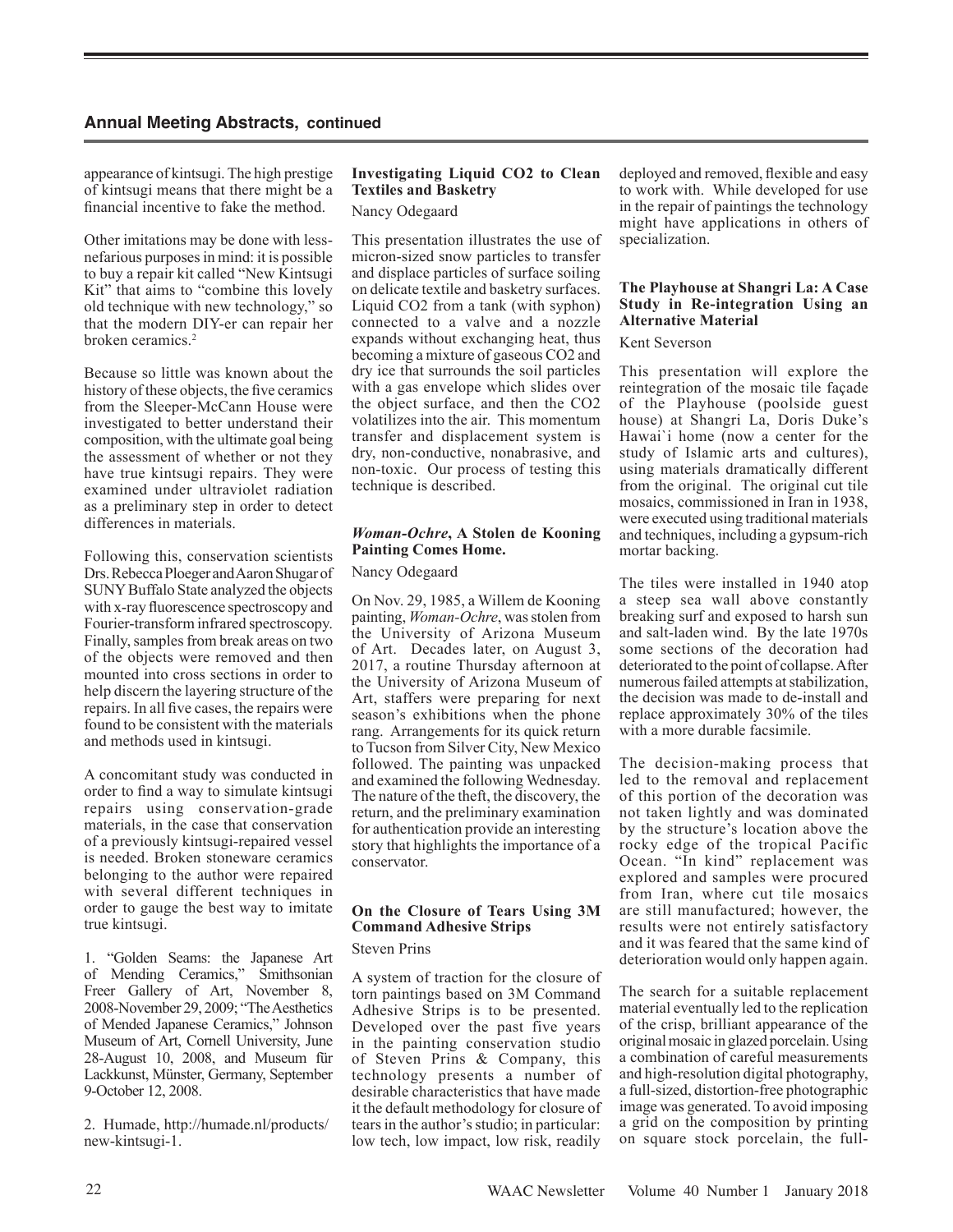# **Annual Meeting Abstracts, continued**

sized image was separated into smaller individual shapes along the lines of the pattern and the stock tiles were cut using a water jet into unique, jigsaw puzzlelike pieces. The individual pieces were then digitally separated into color layers which could be used to generate masks and stencils for application of the custom formulated glazes.

Each tile was fired individually for each color, up to as many as six times. The resulting tiles effectively replicate the overall effect of the original cut tile mosaic at a short distance, but are easily distinguished from the original on close inspection, but in a material with a good track record in a harsh, sun-struck marine environment.

#### **Cold Never Bothered Us Anyway - An Arctic Conservation Adventure**

Hays Shoop and Yasuko Ogino

In November of 2015 we were contracted to travel on-site to Barrow, Alaska (some 300 miles above the Arctic Circle) to treat a large oil painting on canvas, and to examine and prepare treatment proposals and cost estimates for the other five paintings in the collection of the Inupiat Heritage Center (IHC). The project occurred during the week in which the sun ceased rising above the horizon and the temperatures were in the minus 20-30F range.

The treatment of the large painting went well and as planned, though issues arose with the use of a relatively non-toxic solvent (EtOH) in the building, and a staffer's extreme allergies. The intent was that the easel paintings would be shipped to Denver for treatment where we would have the full complement of equipment and supplies.

When IHC received funding to treat the five paintings in 2017 we began to advise the collections manager on properly packing and shipping them, only to find that the cost of transit insurance to fly the paintings out of Barrow (no road access) would sink the project. We ultimately agreed to undertake some extensive treatments on-site (including infusing and lining a large painting), in a figure-it-out-as-you-go manner, during the opposite season when it was daylight

around the clock and the temperatures soared to the 20 above zero range!

# **Putting the Wiki Platform to Work: Sharing Material Testing Results**

Samantha Springer

Andrew W. Oddy first introduced an accelerated corrosion test used for evaluating exhibition case materials at the British Museum in 1973. The "Oddy Test," as it has come to be known, continues to be used by museums as the primary litmus test for materials used in the display of artwork and cultural heritage materials. Several variations and improvements have been published since and almost every institution has their preferred method based on the equipment available to them. Although conservators continue to use the test and informally share results, there has been historical resistance to publicizing them.

One of the primary issues with publishing results is fear of manufacturer backlash or alternatively being held responsible for damage caused through use of an "approved" material. In addition, variations in Oddy testing protocol prevent the standardization of results. Finally, the accelerated corrosion test is only one of various methods of evaluation and results may be quickly voided by unannounced product manufacturing changes.

It seems particularly pertinent approaching the forty-fifth anniversary of Andrew Oddy's initial publication that we address the topic of materials testing and sharing results, especially in light of the fact that the British Museum has published their results dating from 2009-2014 on their website. In 2012 conservators created a platform for others to do the same on the American Institute for Conservation (AIC) Wiki site.

It was established with the hope that colleagues would feel more comfortable sharing information on a collaborative platform, giving them safety in numbers. By establishing best practices for sharing results on the AIC Wiki, such as describing the testing protocol and imaging test coupons, the databases allow conservators to evaluate others'

results for themselves. This initiative began at the request of AIC's Research & Technical Studies (RATS) Specialty Group, and in 2011 the J. Paul Getty Museum (JPGM) contributed the initial content to the newly established Materials Testing page.

This included a general explanation of Oddy testing, a description of their testing protocol, and a list of adhesives and tapes tested by the Getty Conservation Institute in 2000. Around 2011, the Cleveland Museum of Art's renovation campaign prompted the authors, who were asked to test materials to build an internal reference library, to perform a review of their own Oddy testing protocols. The review included comparing protocols at other institutions, including information available on the AIC Wiki.

In January of 2012, after a call for Wiki contributions from AIC e-Editor Rachael Perkins Arenstein, the authors, along with objects conservator Elizabeth Homberger (now at LACMA), volunteered to create a materials database on the Wiki.

The project expanded the Oddy testing page, creating a searchable and sortable table of tested materials. In addition, any contributor who shared their protocol could easily add their results to the table. By publishing the results on a neutral site, such as the AIC Wiki, it is the authors' hope that other institutions will see the benefit of such a resource and begin to participate in greater numbers. Most recently, the National Archives of Australia with PAT results and Autry National Center with a testing protocol joined the group of those sharing information.

The existing content consists of a Protocols page and four Materials Database pages divided into the following categories: Fabrics, Case Construction Materials (including storage and mount materials), Adhesives and Tapes, and Paints and Sealants. Links to manufacturer and supplier sites, related external sites, other published results, and pertinent literature are also provided.

Each page contains the important caveat that this information is a reference tool rather than endorsement. The database pages can easily be expanded or adapted